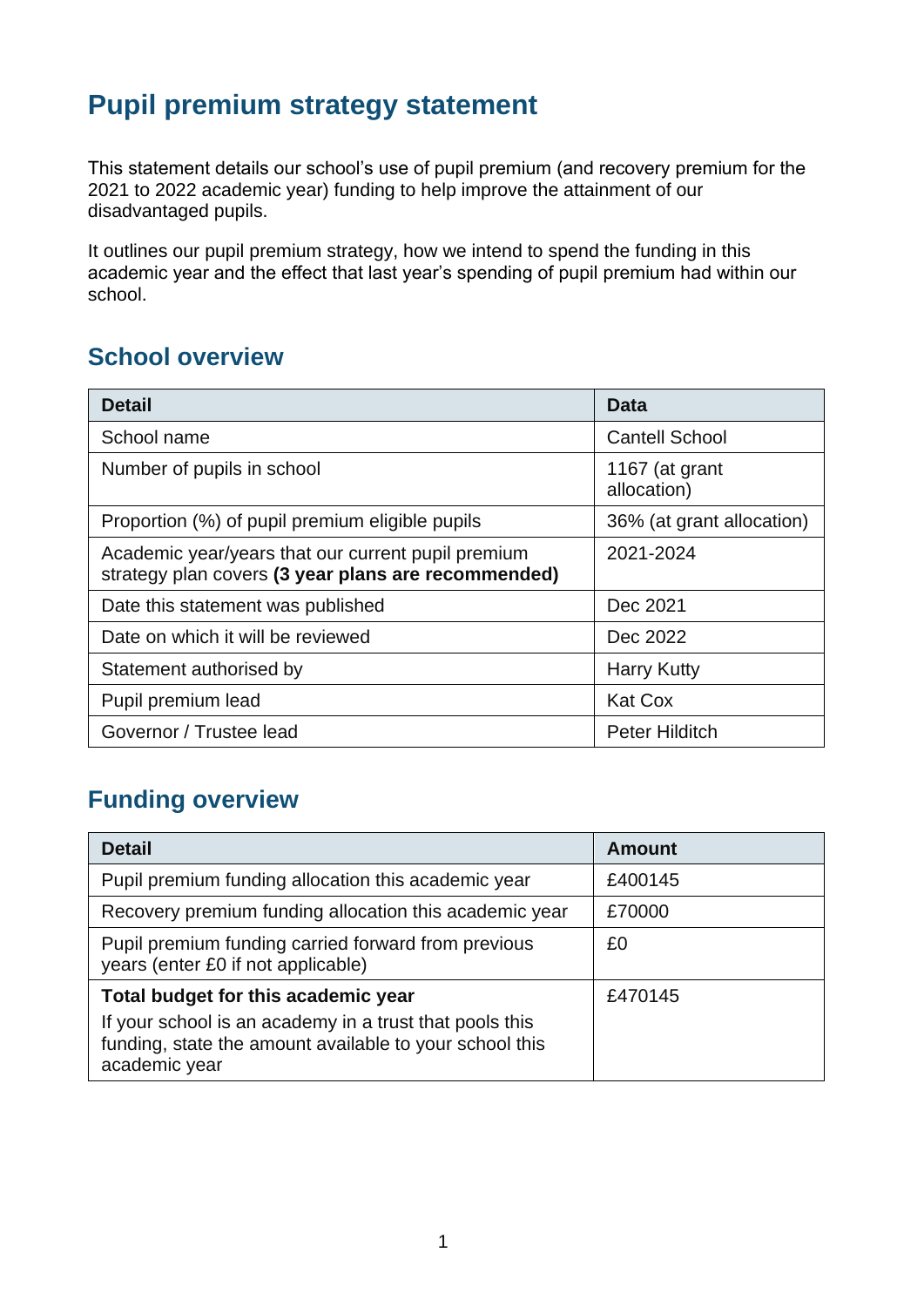# **Part A: Pupil premium strategy plan**

## **Statement of intent**

## **Challenges**

This details the key challenges to achievement that we have identified among our disadvantaged pupils.

| <b>Challenge</b><br>number | <b>Detail of challenge</b>                                                                                                                                                                                                                                                        |
|----------------------------|-----------------------------------------------------------------------------------------------------------------------------------------------------------------------------------------------------------------------------------------------------------------------------------|
|                            | Lower average reading age on entry                                                                                                                                                                                                                                                |
| 2                          | Lower average prior attainment on entry                                                                                                                                                                                                                                           |
| 3                          | Lower average attendance                                                                                                                                                                                                                                                          |
|                            | Difficulty engaging with parents for some students (for a range of<br>reasons)                                                                                                                                                                                                    |
| 5                          | Average wellbeing is slightly lower and anxiety slightly higher (unlikely<br>to be a significant difference) as per ImpactEd surveys, but that is with a<br>lot of pastoral support already in place for the PP cohort, so potential to<br>deteriorate if that support is removed |
| 6                          | Lower aspirations held by many PP students                                                                                                                                                                                                                                        |

#### **Intended outcomes**

This explains the outcomes we are aiming for **by the end of our current strategy plan**, and how we will measure whether they have been achieved.

| <b>Intended outcome</b>                                                                             | <b>Success criteria</b>                  |
|-----------------------------------------------------------------------------------------------------|------------------------------------------|
| Reduce the percentage gap between PP<br>and Non PP students securing a positive<br>progress 8 score | Reduce to 10%                            |
| Reduce the attainment 8 gap between PP<br>and Non PP students                                       | Reduce to 5 points                       |
| Reduce the 5+ English and Maths gap                                                                 | Reduce to 7%                             |
| Improve attendance to national average                                                              | Attendance in line with national average |
| <b>Reduce PP NEETs</b>                                                                              | Aim for zero NEETs                       |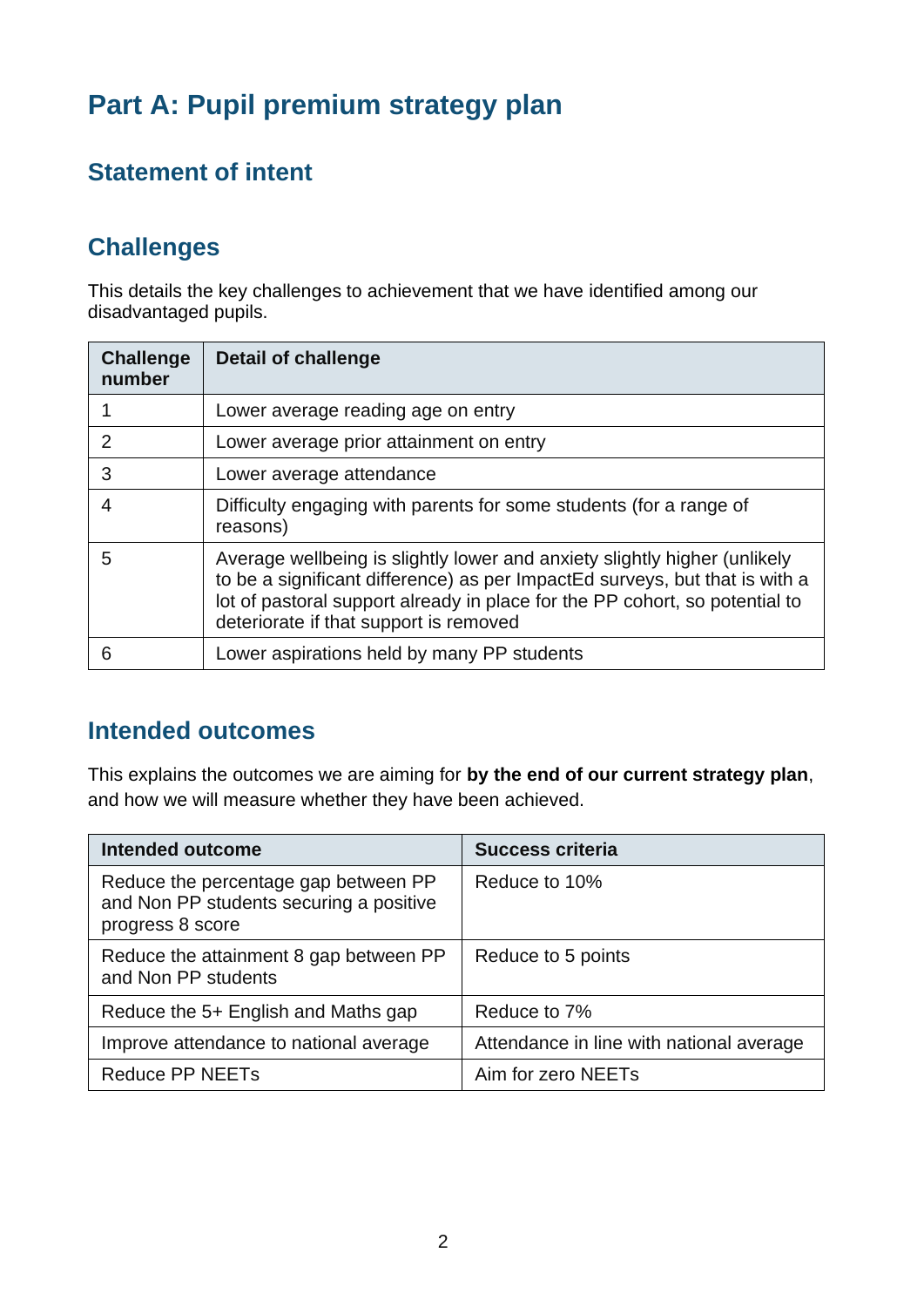## **Activity in this academic year**

This details how we intend to spend our pupil premium (and recovery premium funding) **this academic year** to address the challenges listed above.

#### **Teaching (for example, CPD, recruitment and retention)**

Budgeted cost: £ *109143*

| <b>Activity</b>                                                                                                                                                                                                                                                                                                                         | <b>Evidence that supports this</b><br>approach                                                                                                                                                                                                                                                                                                                                                                                                                                                                                                                                                                                                                                                                                                                                                            | <b>Challenge</b><br>number(s)<br>addressed |
|-----------------------------------------------------------------------------------------------------------------------------------------------------------------------------------------------------------------------------------------------------------------------------------------------------------------------------------------|-----------------------------------------------------------------------------------------------------------------------------------------------------------------------------------------------------------------------------------------------------------------------------------------------------------------------------------------------------------------------------------------------------------------------------------------------------------------------------------------------------------------------------------------------------------------------------------------------------------------------------------------------------------------------------------------------------------------------------------------------------------------------------------------------------------|--------------------------------------------|
| Development of The Cantell<br>Connected Curriculum - to<br>ensure our students are<br>developing their<br>metacognition skills within<br>our three established<br>teaching and learning<br>priorities.                                                                                                                                  | From the EEF teaching and<br>learning toolkit. Metacognition and<br>self-regulation - Very high impact<br>for very low cost based on<br>extensive evidence.                                                                                                                                                                                                                                                                                                                                                                                                                                                                                                                                                                                                                                               | $\overline{2}$                             |
| Development of The Cantell<br><b>Connected Curriculum -</b><br>focus on sequencing, attack<br>words and checking for<br>understanding, to support<br>our students knowing more,<br>remembering more and<br>applying more. Targeted<br>CPD support for all groups<br>of staff to enhance their role<br>within curriculum<br>development. | "Evidence from across the English<br>school system shows that using<br>your pupil premium funding to<br>improve teaching quality is the<br>most effective way to improve<br>outcomes for disadvantaged<br>pupils."<br>https://www.gov.uk/guidance/pupil-<br>premium-effective-use-and-<br>accountability#non-eligible-pupils<br>These particular three priorities<br>were chosen because there is a<br>range of research to suggest that<br>they will enable students to know<br>more and remember more. They<br>were also initially identified as<br>areas for development from<br>learning walks and external visits.<br>Since being introduced, a range of<br>quality assurance has shown that<br>they are having a positive impact<br>and we just need to get total<br>consistency across the school. | 2 & 3                                      |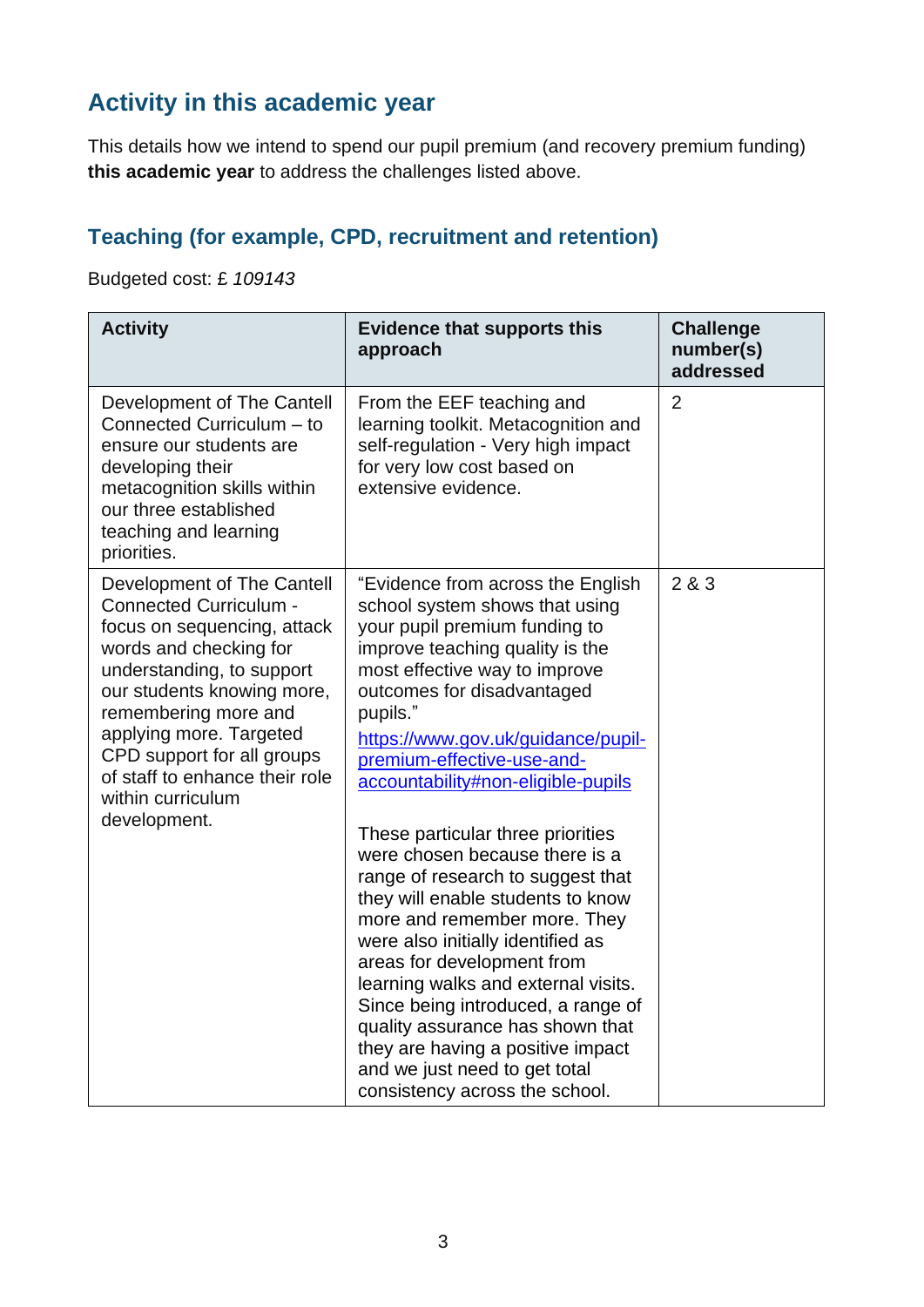#### **Targeted academic support (for example, tutoring, one-to-one support structured interventions)**

Budgeted cost: £ *276523*

| <b>Activity</b>                                                                                                                                                                                                                                                                                                       | <b>Evidence that supports this</b><br>approach                                                                                                               | <b>Challenge</b><br>number(s)<br>addressed |
|-----------------------------------------------------------------------------------------------------------------------------------------------------------------------------------------------------------------------------------------------------------------------------------------------------------------------|--------------------------------------------------------------------------------------------------------------------------------------------------------------|--------------------------------------------|
| Cantell CARE approach<br>(Curriculum supporting<br>Aspiration supporting<br>RESilience) to ensure no<br>child is left behind from the<br>pandemic, with a specific<br>focus on nonEAL PP pupils<br>and KS4 students. This will<br>include engaging with<br>parents and providing<br>intervention, where<br>necessary. | Refer to Covid catch-up<br>strategy                                                                                                                          | 3,4,586                                    |
| KS3 literacy intervention -<br>targeted groups get<br>additional literacy lessons<br>in curriculum time, small<br>group tuition after school<br>and online resources to<br>support their literacy skills.                                                                                                             | From the EEF teaching and<br>learning toolkit. Reading<br>comprehension strategies -<br>Very high impact for very low<br>cost based on extensive<br>evidence | 1,285                                      |
| Reading for pleasure<br>intervention - plan to work<br>with Southampton Hub<br>from the University of<br>Southampton to recruit<br>volunteers to read with<br>small groups of students<br>every morning.                                                                                                              | DfE Research evidence on<br>reading for pleasure Education<br>standards research team May<br>$2012$ – page 9 benefits of<br>reading for pleasure.            | 1,285                                      |

## **Wider strategies (for example, related to attendance, behaviour, wellbeing)**

Budgeted cost: £ *84479*

| <b>Activity</b>                                                                                              | <b>Evidence that supports this</b><br>approach                                                    | <b>Challenge</b><br>number(s)<br>addressed |
|--------------------------------------------------------------------------------------------------------------|---------------------------------------------------------------------------------------------------|--------------------------------------------|
| Welfare - Emotional and<br>mental health support<br>Students are prioritised by<br>need but, where possible, | Strategies that have been used<br>within Cantell successfully over<br>a number of years - success | 3,485                                      |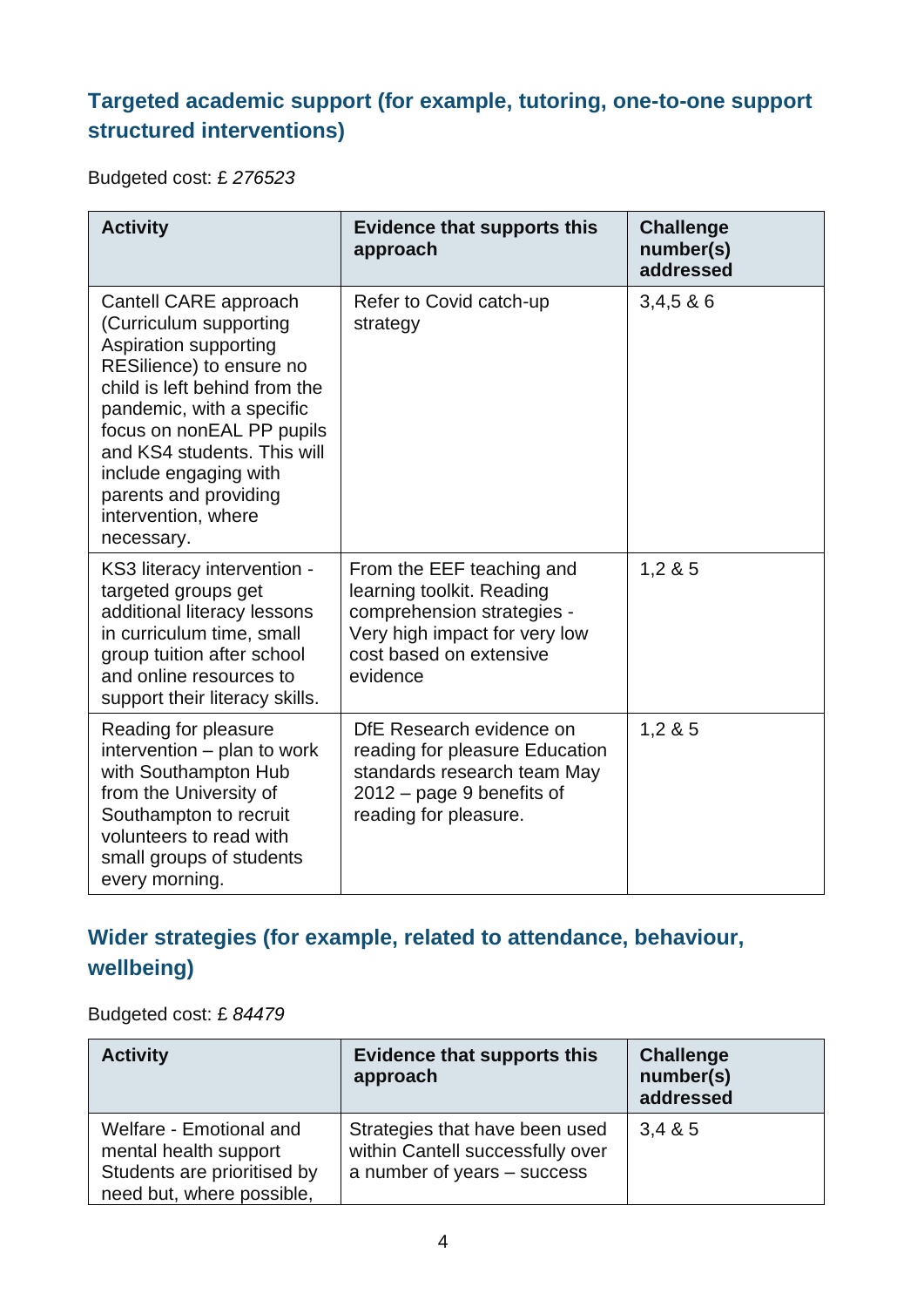| PP students will be triaged<br>first and allocated the<br>appropriate support from<br>one of: Non-teaching year<br>leader mentoring Jo<br>Pringle - Mental health<br>support Nick Guise-Smith -<br>Life coach Bethan Edge -<br><b>Mental health 4 MHST</b><br><b>Public Health team No</b><br>limits CAMHS<br>Girls mentoring by trained<br>teaching staff                                                                                                 | measured by parent, student<br>and teacher feedback.                                                                                                                                                                                                                                                                                     |                |
|------------------------------------------------------------------------------------------------------------------------------------------------------------------------------------------------------------------------------------------------------------------------------------------------------------------------------------------------------------------------------------------------------------------------------------------------------------|------------------------------------------------------------------------------------------------------------------------------------------------------------------------------------------------------------------------------------------------------------------------------------------------------------------------------------------|----------------|
|                                                                                                                                                                                                                                                                                                                                                                                                                                                            | From the EEF teaching and<br>learning toolkit. Mentoring - Low<br>impact for moderate cost based<br>on moderate evidence, but in<br>our context results seem<br>promising from as measured<br>from ImpactEd surveys, so<br>worth persevering and<br>continuing to monitor.                                                               |                |
| Engagement with parents -<br>ensuring parents are able<br>to support their children at<br>home, both academically<br>and pastorally. • Non-<br>teaching year leaders (to<br>enable frequent and swift<br>contact home). • Embed<br>parent evening systems to<br>maintain and further<br>improve parental<br>engagement in a way that<br>allows pupil premium lead<br>to move on to wider<br>parental engagement<br>strategies in future<br>academic years. | From the EEF teaching and<br>learning toolkit. Parental<br>engagement - Moderate impact<br>for very low cost based on<br>extensive evidence.<br>Non-teaching year leaders<br>have been used in our context<br>over a number of years with a<br>very high success – particularly<br>with safeguarding our most<br>disadvantaged students. | $\overline{4}$ |

## **Total budgeted cost: £** 471100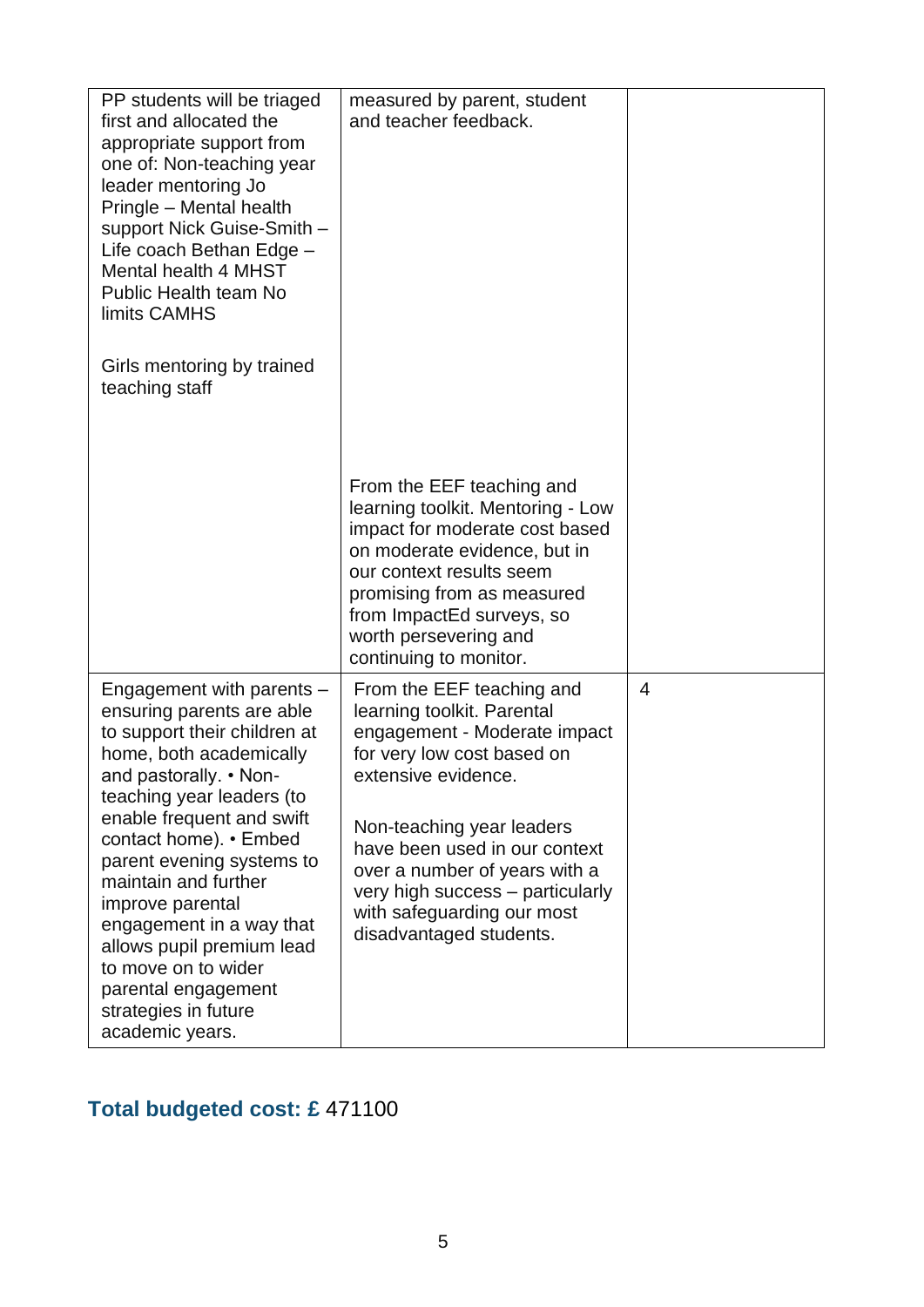# **Part B: Review of outcomes in the previous academic year**

#### **Pupil premium strategy outcomes**

This details the impact that our pupil premium activity had on pupils in the 2020 to 2021 academic year.

Last year marked the end of a previous pupil premium strategy plan, below is the assessment of how successfully the intended outcomes of that plan were met

**Progress 8** – Intended outcome was to reduce the percentage gap between PP and Non PP students securing a positive progress 8 score to 10%.

- 2019: PP 48%, Non-PP 73% GAP 25%
- 2020: PP 53%, Non-PP 65% GAP 12%
- 2021: Not available

We were close to our intended outcome in 2020 and saw a significant improvement from the year before

**Attainment 8** - Intended outcome was to reduce the A8 gap between PP and Non PP students to 5 points

- 2019 PP 40.6, Non-PP 51.6 GAP 11.0 points
- 2020 PP 41.9, Non-PP 49.5 GAP 7.6 points
- 2021 PP 36.9, Non-PP 49.1 GAP 12.2 points

We were close to our intended outcome in 2020, but then saw a decline with the 2021 cohort who were much more severely impacted by the pandemic than the 2020 cohort.

**Grade 5+ in English and maths** - Intended outcome was to reduce the 5+ English and Maths gap to 7%

- 2019 PP: 29.3%, Non-PP: 44.0% GAP 14.7%
- 2020 PP: 32.5%, Non-PP: 43.2% GAP 10.7%
- 2021 PP: 14.7%, Non-PP: 46.0% GAP 31.3%

We were getting closer to our intended outcome in 2020, but then saw a decline with the 2021 cohort who were much more severely impacted by the pandemic than the 2020 cohort.

**Attendance** – Intended outcome was to improve attendance to national average

• 2020 attendance for FSM was 91.4%, 0.6% above national average.